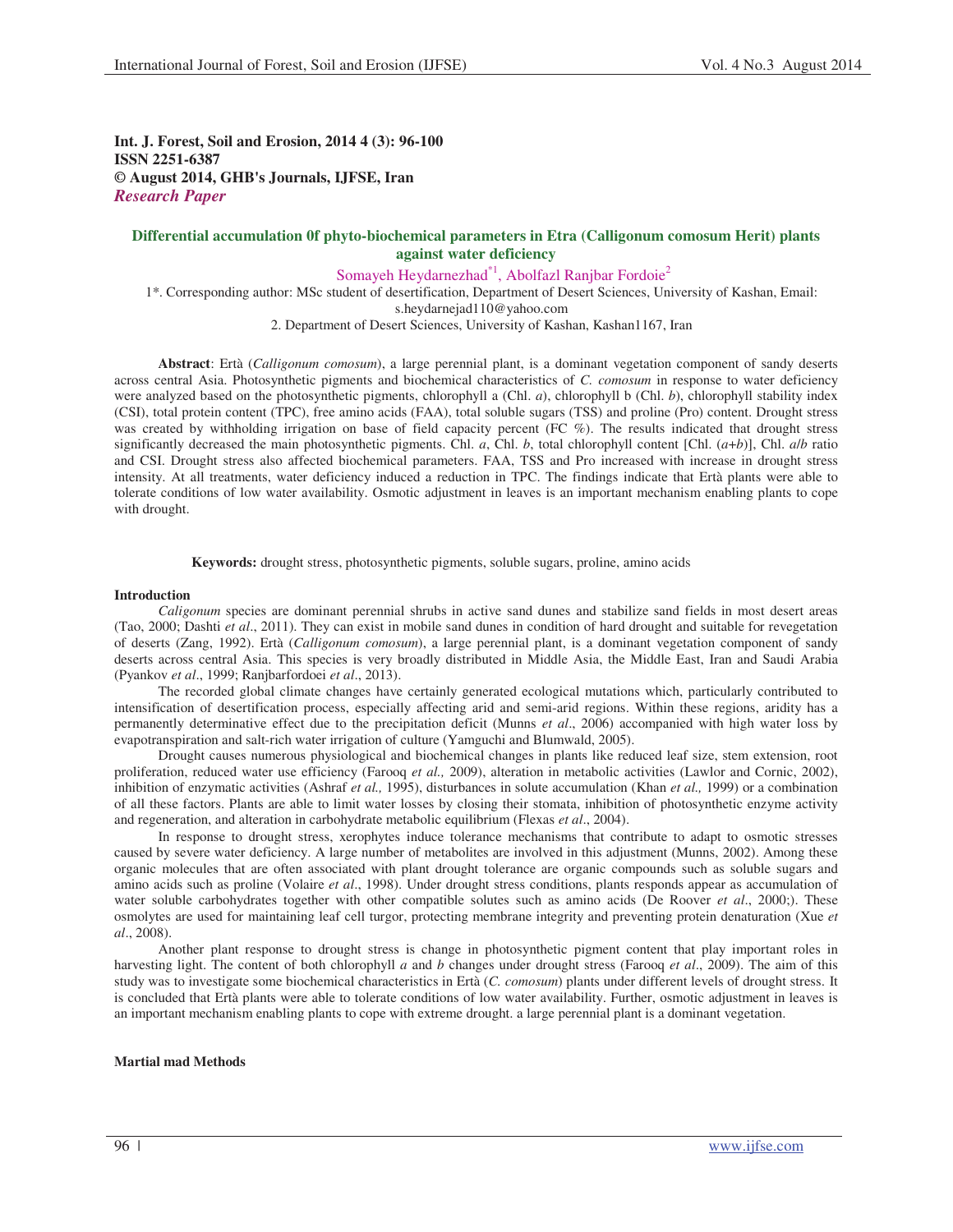This study was carried out at the Faculty of Natural Resources and Earth Sciences, University of Kashan, Iran. The prevailing climate there is of the arid type (Kardavani, 1990). Average annual temperature is about 20°C. Total annual precipitation amounts to about 100 mm, with an uneven distribution throughout the year, while evaporation is 2500–2700 mm annually. Total radiation is 2900–3100h per year (Arbaby, 2010).

**Plants:** Seeds of Ertà were collected in November 2011 from typical dry areas of the Maranjab in Kashan County, Isfahan Province, Iran  $(34^{\circ}00' - 34^{\circ}10' N, 51^{\circ}27' - 51^{\circ}35' E, 800 - 950 m \text{ a.s.}$ ]. Seeds were sown on wet tissue paper in petri dishes. After germination, seedlings were put into small plastic pots (150 cm) and grown for about two months.

Thirty healthy seedlings of uniform height were chosen and transferred to a 6-L pot containing sand (gathered from sand dunes in the region), watered to field capacity (FC) each day. To ensure nutrient deficiency was not limiting, 120 kg ha<sup>-1</sup> of N  $[(NH<sub>4</sub>)<sub>2</sub> SO<sub>4</sub>], 55 kg ha<sup>-1</sup> of P (mineral superphosphate) and 85 kg ha<sup>-1</sup> of K (K<sub>2</sub> SO<sub>4</sub>) were applied to each pot (Pascale *et al.*,$ 2003). Seedlings were then grown in an open air under natural conditions for three months.

**Drought treatment:** Drought treatments were initiated five months after sowing. The soil water content (SWC) treatment was divided into five levels: control (100% of FC; at this level of FC, mean SWC was 32.3%), MID (mild drought, 80% FC), MOD (moderate drought, 60% FC), SD (severe drought, 40% FC) and ED (extreme drought, 20% FC) (Ranjbarfordoei *et al*., 2013). Plants were subsequently watered when the soil attained the desired level of SWC in each drought treatment. Irrigation interval was determined by the drought conditions of each treatment. SWC was monitored with the help of a WP4 dewpoint potentialmeter (Decagon Devices Inc., Washington, USA). The experiment was arranged in a completely random design with five replicates per drought treatment.

**Phyto-biochemical measurements:** Main photosynthetic pigments (chlorophyll *a* and *b*) were extracted from the leaves and estimated by the method of Arnon (1949). Half of a gram leaf material was ground with 10 ml of 80 per cent acetone and centrifuged at 2500xg for 10 minutes at 4°C. This procedure was repeated until the residue became colourless. The extract was transferred to a graduated tube and made up to 10 ml with 80 per cent acetone and assayed immediately.

Three milliliters aliquots of the extract were transferred to a cuvette and the absorbance was read at 645, 663 and 480 nm with a spectrophotometer (U-2001-Hitachi) against 80 per cent acetone as blank. Chlorophyll content was calculated using the formula of Arnon and expressed in milligram per gram dry weight (mg  $g^{-1}$  DW). The chlorophyll stability index (CSI) was determined according to Sairam *et al*. (1997) and calculated as follows:

 $CSI = (total chlorophyll under stress/total chlorophyll under control) \times 100$ 

Total soluble sugar was estimated by the method of Nelson (1944). Leaf samples were treated with 80 percent boiling ethanol for taking extractions (5 ml extract representing 1 g of tissue). Five readings for each sample were taken.

One ml of ethanol extract taken in the test tubes was evaporated in a water bath. To the residue, 1 ml of distilled water and 1 ml of 1 N sulphuric acid were added and incubated at 49  $^{\circ}$ C for 30 min. The solution was neutralised with 1 N sodium hydroxide using methyl red indicator. One ml of Nelson's reagent was added to each test tube prepared by mixing reagent A and reagent B in 25:1 ratio (Reagent A: 25 g sodium carbonate, 25 g sodium potassium tartarate, 20 g sodium bicarbonate and 200 g anhydrous sodium sulphate in 1000 ml; Reagent B: 15 g cupric sulphate in 100 ml of distilled water with 2 drops of concentrated sulphuric acid). The test tubes were heated for 20 min in a boiling water bath, cooled and 1 ml of arsenomolybdate reagent (25 g ammonium molybdate, 21 ml concentrated sulphuric acid, 5 g sodium arsenate dissolved in 475 ml of distilled water and incubated at 37 °C in a water bath for 48 h) was added. The solution was thoroughly mixed and diluted to 25 ml and measured at 495 nm in a spectrophotometer. The reducing sugar contents of unknown samples were calculated from glucose standard.

Free amino acids content was determined according to Moore and Stein (1948). One ml ethanol extract was taken in 25 ml test tubes and neutralized with 0.1 N sodium hydroxide using methyl red indicator. One ml of ninhydrin reagent was added (800 mg stannous chloride in 500 ml citrate buffer, pH 5.0, 20 g ninhydrin in 500 ml methyl cellosolve; both solutions were mixed). The contents were boiled in a water bath for 20 min, 5 ml of diluent solution (distilled water and n-propanol mixed in equal volume) was added, cooled and diluted to 25 ml with distilled water. The absorbance was measured at 570 nm in a spectrophotometer. The standard graph was prepared using leucine.

Free proline content was determined according to Gilmour *et al*., (2000). Seedling samples from each variety was homogenized in 3% (w/v) Sulphosalicylic acid 1 mL at room temperature and then stored at 4°C over night. The supernatant was added with acid ninhydrin and glacial acetic acid. The mixture was heated at 100°C for 45 min in a water bath. Reaction was then stopped by using an ice bath. The mixtures were extracted with toluene and measured at wavelength 519 nm. Proline concentration was determined using calibration curve and expressed as mg g-1DW.

Protein content was determined according to Lowry *et al*. (1948). Fresh tissue weighing 0.5 g was macerated in 20 per cent trichloroacetic acid using mortar and pestle. The homogenate was then centrifuged at 600 rpm for 30 min and the supernatant was discarded. Five ml of 0.1 N NaOH was added to the pellet and it was centrifuged for 30 min. The supernatant was saved for the estimation of protein. To 0.5 ml of the extract, 5 ml of copper reagent 'C' was added (Reagent C: mixture of reagents A and B in the 50:1 ratio; Reagent A: 2 per cent Na<sub>2</sub>CO in 0.1 N NaOH; Reagent B: equal volume of 1 per cent CuSO<sub>3</sub> and 2 per cent sodium potassium tartrate). The tubes were shaken well and allowed to stand in dark for 10 min at room temperature, 0.5 ml of properly diluted Folin-Ciocalteau reagent was added to the solution and mixed thoroughly. The absorbance was read at 500 nm in a spectrophotometer against an appropriate blank. Bovin serum albumin was used as the standard.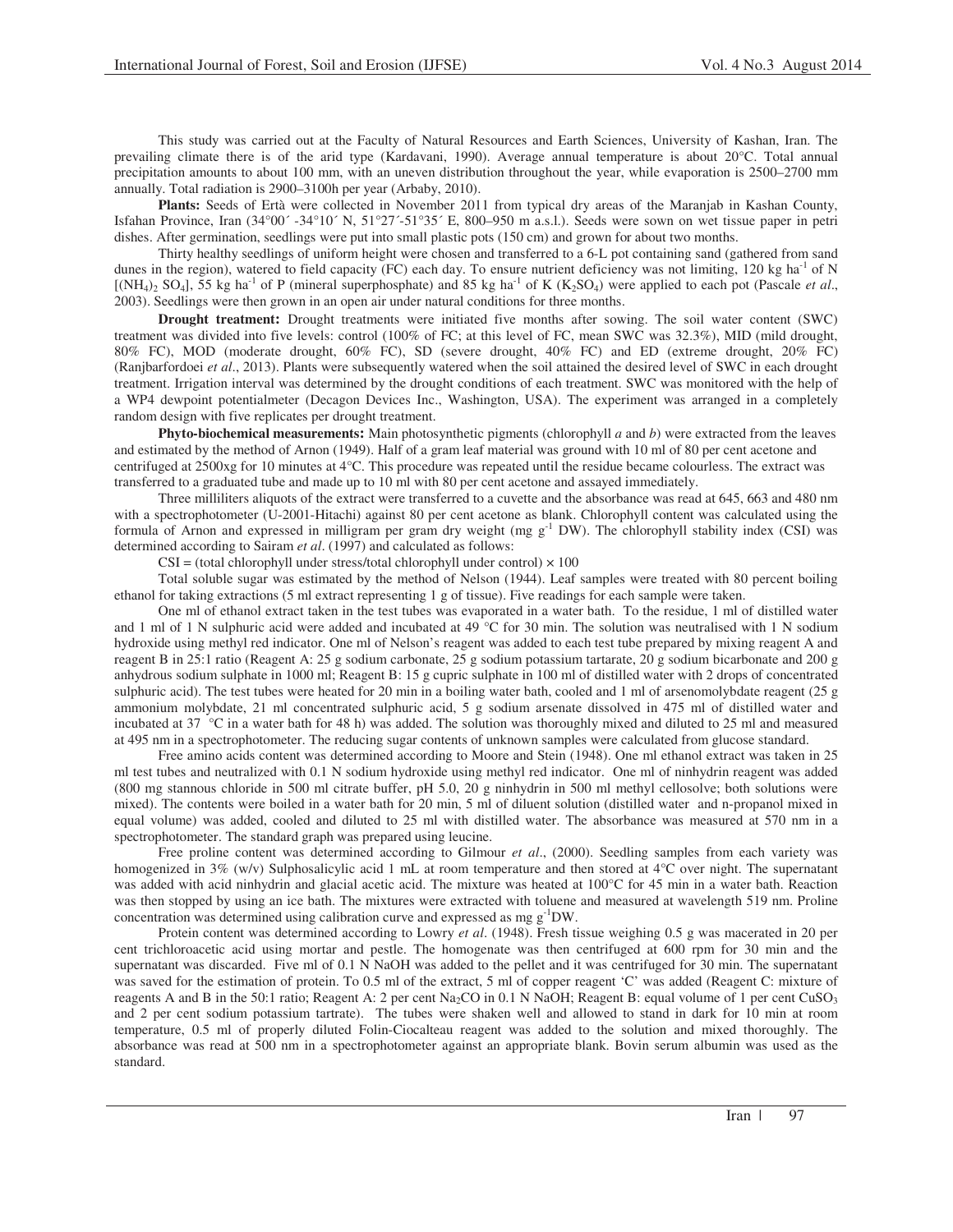## **Results**

The results in Tabl 1 show the effects of increasing drought stress on photosynthetic pigments in leaves at different drought stress levels. Drought stress caused a significant reduction in Chl *a* content when stress exceeded MOD, ranging from a reduction by 42% in SD to a reduction by 53% in ED compared to the control. A significant decrease in Chl *b* was observed at SD and it did not show a significant alteration with more increases in stress. At all treatments, drought stress induced a reduction in total chlorophyll content, but a significant reduction was initiated at MOD. Significant reduction in Chl (*a*+*b*) content initiated at MOD and continued with further increases in stress to SD. Although a decrease in Chl (*a*+*b*) was observed between SD and ED levels, it was not statistically significant. A decrease in CSI was observed with increasing drought stress. Significant reduction for this parameter started at MOD and followed to SD. It was highest at control level (100%) and lowest at ED (49%) (Table1).

Exposure of Ertà plants to the selected drought stress levels induced marked alterations in biochemical contents (Table 2). TPC did not change significantly with increasing drought stress levels from control to MID, but a further increase in drought stress led to a significant increase in the value of this parameter from about 38.60 at MOD to 18.30 at ED. An increase in FAA was observed with increasing drought stress. Significant increase for this parameter started at MOD (27.5 mg  $g^{-1}$ ) and increased to ED  $(43 \text{ mg g}^{-1})$ . Likewise, TSS increased with increasing drought stress, and all treatments were significantly higher compared to the control, with an increase of 18%, 63%, 94% and 124%, for MID, MOD, SD and ED, respectively (Table 2).

Table 1 Effects of different levels of drought stress on photosynthetic pigment components (PPC) in leaves of *C. comosum* (values are mean  $\pm$  S.E., n = 5)

| <b>PPC</b>    | Chl. a<br>$(mg g^{-1})$       | Chl. b<br>$(mg g^{-1})$      | Chl. $(a+b)$<br>$(mg g^{-1})$ | Chl. $(a/b)$                 | <b>CSI</b><br>$(\%)$          |
|---------------|-------------------------------|------------------------------|-------------------------------|------------------------------|-------------------------------|
| SWC (FC $%$ ) |                               |                              |                               |                              |                               |
| Ctrl          | $13.71 \pm 1.73$ <sup>a</sup> | $6.53 \pm 0.72$ <sup>a</sup> | $20.24 \pm 2.11^a$            | $2.10\pm0.13^{\text{a}}$     | $100.00\pm4.41^{\circ}$       |
| <b>MID</b>    | $13.56 \pm 1.21^a$            | $6.38 \pm 0.97$ <sup>a</sup> | $19.84 \pm 1.93$ <sup>a</sup> | $2.12 \pm 0.09^a$            | $99.00 \pm 4.28$ <sup>a</sup> |
| <b>MOD</b>    | $11.82 \pm 1.62^a$            | $5.41 \pm 0.69$ <sup>a</sup> | $17.23 \pm 1.11^b$            | $2.18 \pm 0.04^a$            | $85.00\pm3.53^{b}$            |
| <b>SD</b>     | $7.88 \pm 1.10^b$             | $3.80\pm0.54^{b}$            | $11.68 \pm 1.27$ <sup>c</sup> | $2.08 \pm 0.07^b$            | $58.00 \pm 2.47$ <sup>c</sup> |
| ED            | $6.41 \pm 0.93^b$             | $3.47 \pm 0.38$ <sup>c</sup> | $9.88 \pm 0.85$ <sup>c</sup>  | $1.85 \pm 0.05$ <sup>c</sup> | $49.00 \pm 2.72$ °            |

Different letters in each column show significant difference at *P <* 0.05 by Duncan's Multiple Range Test (DMRT). SWC: soil water content; FC: field capacity; Chl. *a*: chlorophyll *a*; Chl. *b*: chlorophyll *b*; Chl. (*a*+*b*): sum of chlorophyll *a* and *b*; CSI: chlorophyll stability index.

Table 2 Effects of different levels of drought stress on biochemical components (BC) in leaves of *C. comosum* (values are mean  $\pm$  S.E., n = 5)

| ВC            | <b>TPC</b>                    | FAA                           | <b>TSS</b>                    | Pro                            |
|---------------|-------------------------------|-------------------------------|-------------------------------|--------------------------------|
|               | $(mg g^{-1})$                 | $(mg g^{-1})$                 | $(mg g^{-1})$                 | $(\mu g g^{-1})$               |
| SWC (FC $%$ ) |                               |                               |                               |                                |
| Ctrl          | $60.37 \pm 7.41$ <sup>a</sup> | $14.00 \pm 2.18$ <sup>a</sup> | $36.80 \pm 3.44^{\text{a}}$   | $50.20 \pm 8.18^a$             |
| <b>MID</b>    | $52.34 \pm 8.22^a$            | $17.70 \pm 3.47$ <sup>a</sup> | $43.32\pm4.56^{\circ}$        | $60.12{\pm}7.57^{\text{a}}$    |
| <b>MOD</b>    | $38.60 \pm 5.68^b$            | $27.50\pm3.10^b$              | $60.15 \pm 6.81$ <sup>c</sup> | $71.80\pm9.11^b$               |
| SD.           | $24.80\pm4.13^c$              | $35.30\pm4.35^{\circ}$        | $71.60\pm5.77$ <sup>d</sup>   | $87.30 \pm 9.77$ <sup>c</sup>  |
| ED            | $18.30\pm3.83^d$              | $43.00\pm4.18^{\rm d}$        | $82.52 \pm 6.64$ <sup>e</sup> | $94.40 \pm 10.65$ <sup>c</sup> |
|               |                               |                               |                               |                                |

Different letters in each column show significant difference at *P <* 0.05 by Duncan's Multiple Range Test (DMRT). SWC: soil water content; FC: field capacity; TPC: total protein content; FAA: free amino acids; TSS: total soluble sugars; Pro: proline content.

### **Conclusion**

Leaf chlorophyll content is one of the most important factors in determining the photosynthesis rate and dry matter production. Our data indicate that Chl. *a* and Chl. *b* concentrations were decreased in response to drought stress. Reduction of pigments content, as a result of drought stress can be attributed to a decrease in chlorophyll synthesis or to an increase in chlorophyll degradation. Such an alteration has been considered as a typical symptom of drought stress (Hugo *et al*., 2008). Chlorophyll content [Chl. (*a*+*b*)] and Chl. *a*/*b* ratio of leaves are widely used to characterize the general state of the photosynthetic apparatus (Zhang *et al*., 2011). A decreased Chl. (*a*+*b*) and Chl. *a*/*b* ratio was also observed under drought stress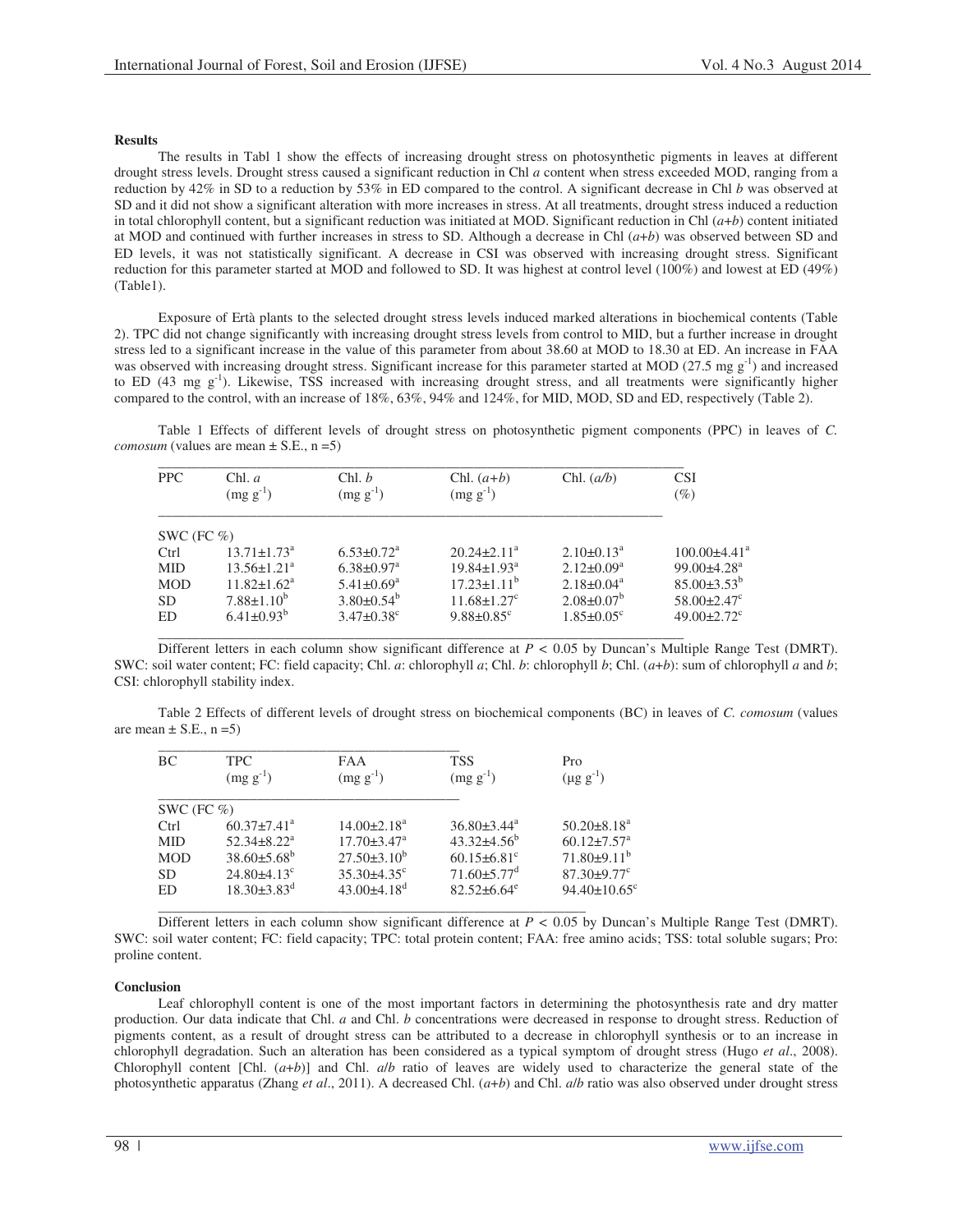in our study (Table 1). A decline in these parameters suggests that the photosynthetic efficiency and PSII might be affected by drought stress. Similar results have been reported in the leaf chlorophyll content in other plants under water stress (Hugo *et al*., 2008; Nikolaeva *et al*., 2010; Wu *et al*., 2008). CSI showed a significant and negative relationship with the level of drought stress. Decreased CSI percentages in response to drought stress have been reported in chickpea (Rahbarian *et al*., 2011) and cotton (Mssacci, 2008).

The maximum TPC in leaves were recorded at control plants and decreased with the increased in drought stress. The drought stress injury causes damage to protein synthesizing mechanism (Shashi and Godara 2011). The possible reason for decreased protein content under water stress may be due to increased activity of protease and also it may be due to proteolysis or decreased synthesis or both. Leaf proteins undergo accelerated hydrolysis as drought stress develops. Similar findings were reported by and (Shashi and Godara (2011) in *Ziziphus mauritiana*.

Our study clearly demonstrated that increasing drought stress increased FAA content of *C. comosum* leaves. Similar results were obtained in sorghum (Yadav *et al*., 2005), okra (Beemarao *et al*., 2007), and *Arachis hypogaea* (Asha and Rao 2002). The accumulation of amino acids may be due to the hydrolysis of protein and also may occur in response to the changes in osmotic adjustment of their cellular contents (Greenway and Munns 1980). Free amino acid accumulation is more important to account for most of the changes in osmotic potential. The accumulation of free amino acids under stress indicates the possibility of their involvement in osmotic adjustment (Yadav *et al*., 2005) and osmotic adjustment is an important mechanism alleviating detrimental effects of drought stress (Morgan 1984).

Soluble sugar is an important constituent and source of energy for all living organisms. Plants manufacture this organic substance during photosynthesis and it is consumed during respiration. TSS concentration is, thus, indicative for the physiological activity of a plant and it determines the sensitivity of plants to drought stress. TSS concentration in leaves of *C. comosum* was strongly increased by an increase in drought stress (from 18% to 124%). Increased TSS concentrations in response to drought have been reported in *Atriplex halimus* (Mart nez *et al*., 2004), oak (Épron and Dreyer 1996) and olive (Ennajeh *et al*., 2006). From the increasing trend in total soluble sugar content in stressed plants, one can say that sugars act as osmotica and/or protect specific macromolecules and contribute to the stabilization of membrane structures (Bratels and Sunkar 2005) or it can be attributed to the degradation of starch (Épron and Dreyer 1996).

Present study revealed that Ertà plants subjected to different levels of drought stress accumulate concentrations of Proline (from1.2 to 1.9 fold) than controls. Proline accumulation under drought stress was previously reported in wild jujube (*Ziziphus lotus*) (Maraghni *et al*., 2011), *Prunus persica* (Arndt *et al*., 200) and sorghum (Yadav *et al*. 2005). Increased proline in the stressed plants may be an adaptation the purpose of which is to overcome the stress conditions. Proline accumulates under stressed conditions supplies energy for growth and survival and thereby helps the plant to tolerate stress (Chandrashekar and Sandhyarani 1996). Proline accumulation in plants might have a scavenger function and act as an osmolyte. The reduced proline oxidase may be the reason for increasing proline accumulation.

This study revealed significant changes in all parameters measured, mostly at MOD and SD levels. Therefore, Chl. *a*, Chl. *b* and TPC suffered decrease under water restriction. However, TTS, FAA and Pro were increased due to osmotic adjustment process. It is concluded that Ertà plants were able to tolerate conditions of low water availability. Further, osmotic adjustment in leaves is an important mechanism enabling plants to cope with extreme drought.

#### **Acknowledgments**

We are grateful to the University of Kashan for financial support to this study.

#### **Reference**

- Arndt S.K., Wanek W., Clifford S.C., Popp M. (2000). Contrasting adaptations to drought stress in field-grown Ziziphus mauritiana and Prunus persica trees: water relations, osmotic adjustment and carbon isotope composition, Aust. J. Plant Physiol. 27:985–996.
- Arnon D. (1949) Copper enzymes in isolated chloroplasts, phytophenoloxidase in Beta vulgaris, Plant Physiology 24: 1- 15.
- Asha S., Rao K. N., (2002). Effect of simulated water logging on the levels of amino acids in groundnut at the time of sowing, Indian J. Plant Physiol. 7: 288–291.
- Ashraf M.Y., A.R. Azmi, A.H. Khan, S.S.M. Naqvi, S.A. Ala, (1995) Effect of water stress on different enzymatic activities in wheat. Acta. Physiol. Plant., 17: 615–620
- Bartels D., Sunkar R. (2005). Drought and salt tolerance in plants, Crit. Rev. Plant Sci. 24:23–58.
- Beemarao S., Cheruth A.J., Paramasivam M., Ashok K., Amamurthy S., Rajaram P., (2007). Drought-induced biochemical modifications and proline metabolism in Abelmoschus esculentus., Acta Bot. Croat. 66(1): 43–56
- Chandrashekar K.R., Sandhyarani S. (1996). Salinity induced chemical changes in Crotalaria striata Dc. plants. Ind. J. Plant Physiol. NS. 1, 44– 48.
- Dashti H., Azarnivand H., Shirani H., Hajabbasi M.A., Maddahosseini S.H. (2011). Response of three Calligonume species to salinity at germination and seedling stages, African Journal of Agricultural Research, 6(19): 4487-4493.
- De Roover J., Vandenbranden K., Van Laere A., Van den Ende, W. 2000. Drought induces fructan synthesis and 1-SST (sucrose: sucrose fructosyltransferase) in roots and leaves of chicory seedlings (Cichorium intybus L.). Planta 210(5): 808–814.
- Ennajeh M., Vadel A.M., Khemira H., Ben Mimoun M., Hellali R. (2006). Defense mechanisms against water deficit in two olive cultivars (Meski and Chemlali)., J. Hortic. Sci. Biotech. 81:99–104

Épron D., Dreyer E. (1996). Starch and soluble carbohydrates in leaves of water stressed oak saplings, Ann Sci. For. 53: 263-268

Farooq M., A. Wahid, N. Kobayashi, D. Fujita, S.M.A. Basra, (2009). Plant drought stress, effects, mechanisms, and management. Agron. Sustain. Dev., 29: 185–212.